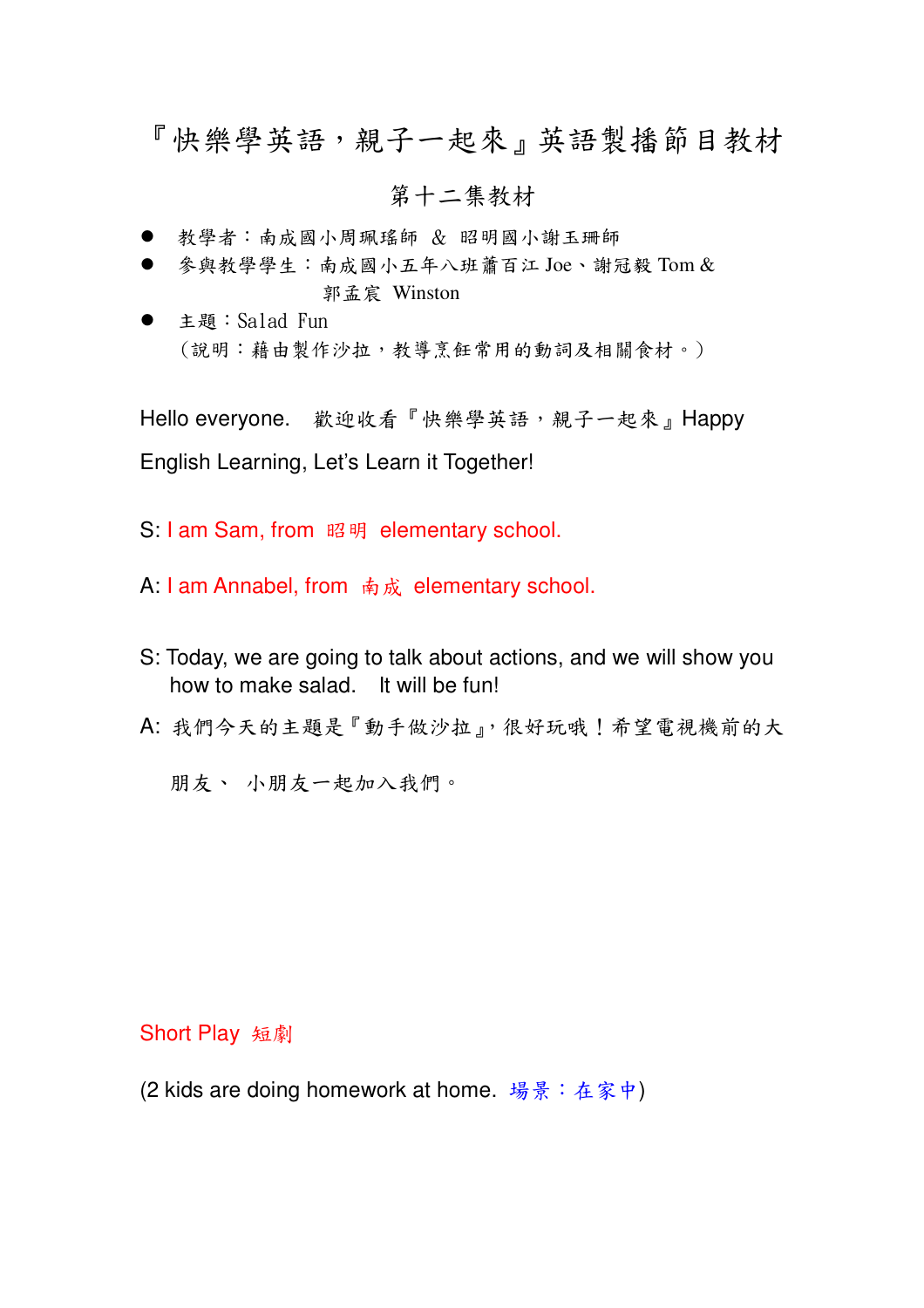

Winston: I am almost done. How about you? Joe: Not yet. I am very hungry now. Let's call daddy and mommy. Winston: Okay. (Go fetch the phone and give it to Joe.)

Joe: Hi, Dad. This is Joe. Are you on your way home already? …. Oh! No! Winston and I are very hungry. And there is nothing left in the fridge. What should we do?……Uh….Uh… Okay… Goodbye!

Joe: Dad and Mom are busy at work and we have to make our own dinner. There is nothing left in the fridge. Let's go shopping. Winston: I want to eat salad. Let's write down everything we need. We need some ham, celery, carrots, and tomatoes.

(中文翻譯)

Tom: 孟宸跟百江放學後在家裡做功課, 功課快做完了, 肚子也很餓

了。冰箱裡沒有東西可以吃,於是,打電話給爸爸。不料,爸

媽無法趕回家,所以兩人決定先去買材料,自己動手做沙拉。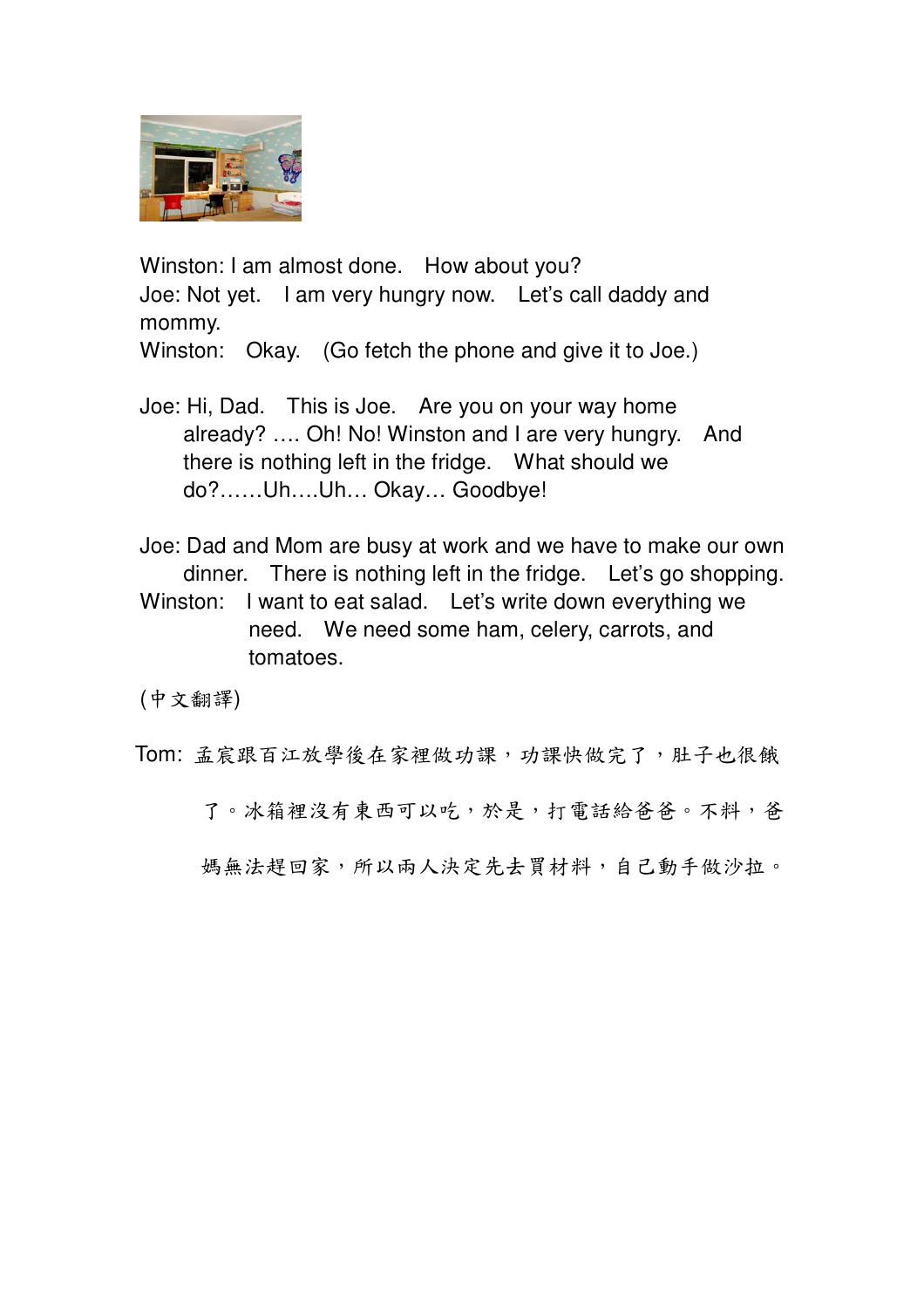

# (In the grocery shop 場景: 雜貨店)

Tom: Hi, there! May I help you? Winston: Yes, please. We want to buy some ham, celery, carrots, and tomatoes. Tom: Here you are. It's 200 dollars. Winston: Thank you. Winston and Joe: Goodbye. Tom: Goodbye.

(Back home 場景:在家中)



Winston: We have everything ready now. But, do you know how to make salad? Joe: Don't worry. I'll go get the magical cookbook.

(中文翻譯)

Tom: 百江及孟宸到雜貨店買完東西後,回到家中。正當他們要開始

做沙拉時,又遇到難題了。原來,他們都不知道沙拉怎麼做。想

了想,他們決定拿出魔法食譜,請魔法精靈教他們做沙拉。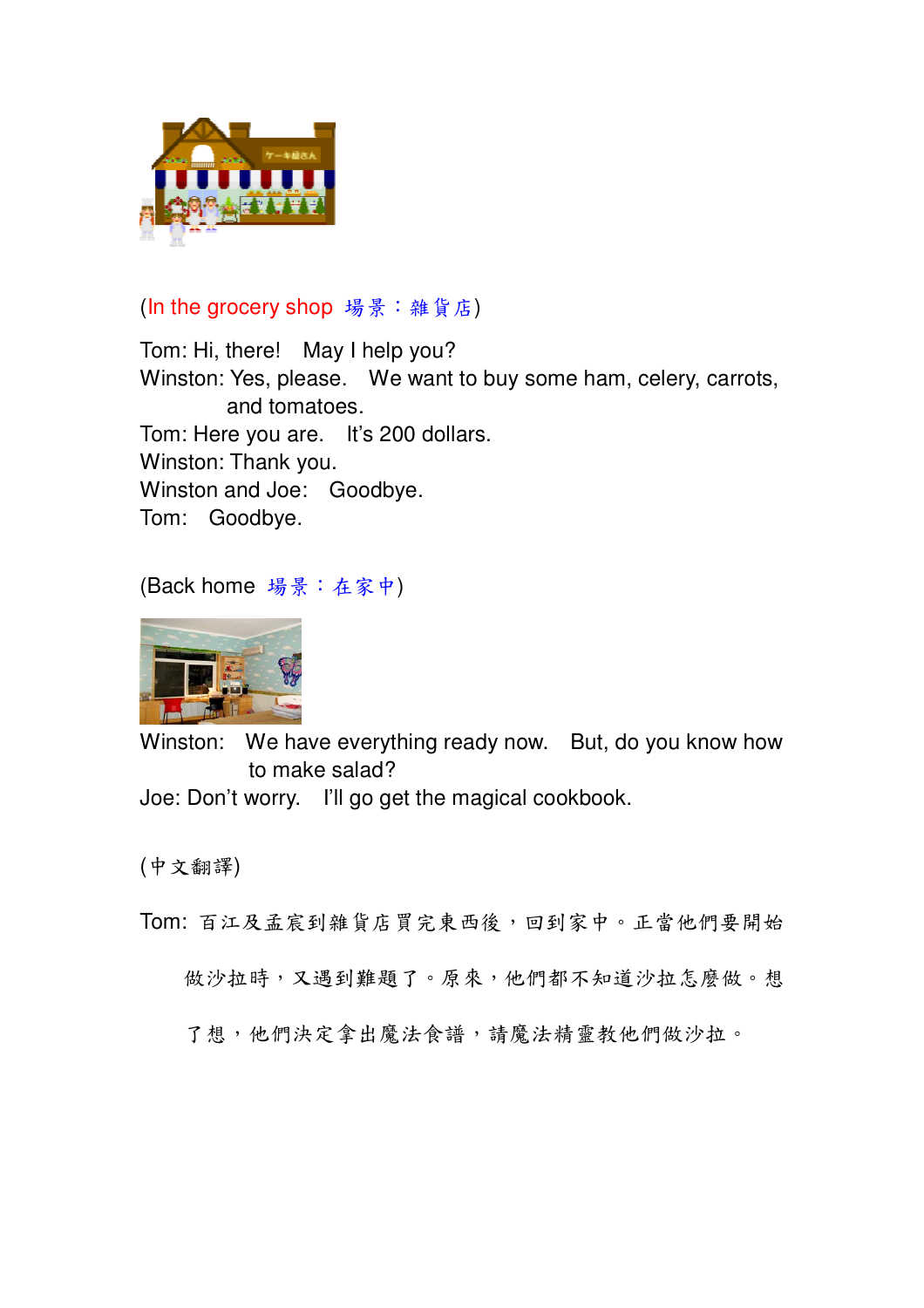

(They open the cookbook and 2 chefs appeared.) 2 fairies: Hello, Winston and Joe. We will show you how to make salad. Follow our steps.

S: 你們好,我們是魔法食譜中的廚師,來教你們怎麼做沙拉,請跟

我們一起動手做。

A: First you cut the tomato, celery, ham and carrot!

首先,把蕃茄、芹菜、火腿及胡蘿蔔切丁。

- W: First you cut the tomato, celery, ham and carrot!
- S: Then you add some sugar, some salt, and some pepper. 接下來,灑上少許的糖、鹽巴及胡椒粉。
- J: Then you add some sugar, some salt, and some pepper.
- A: Finally, you put them together, and stir it, and stir it, and stir it. 最後。把所有的食材攪拌均勻。
- W: Finally, you put them together, and stir it, and stir it, and stir it.
- S: Now you can eat salad, eat salad, eat salad.

現在,我們就可以享用美味的沙拉了!

J: Now you can eat salad, eat salad, eat salad.

Winston: Let's eat! W & J: Mmm. Yummy, Yummy.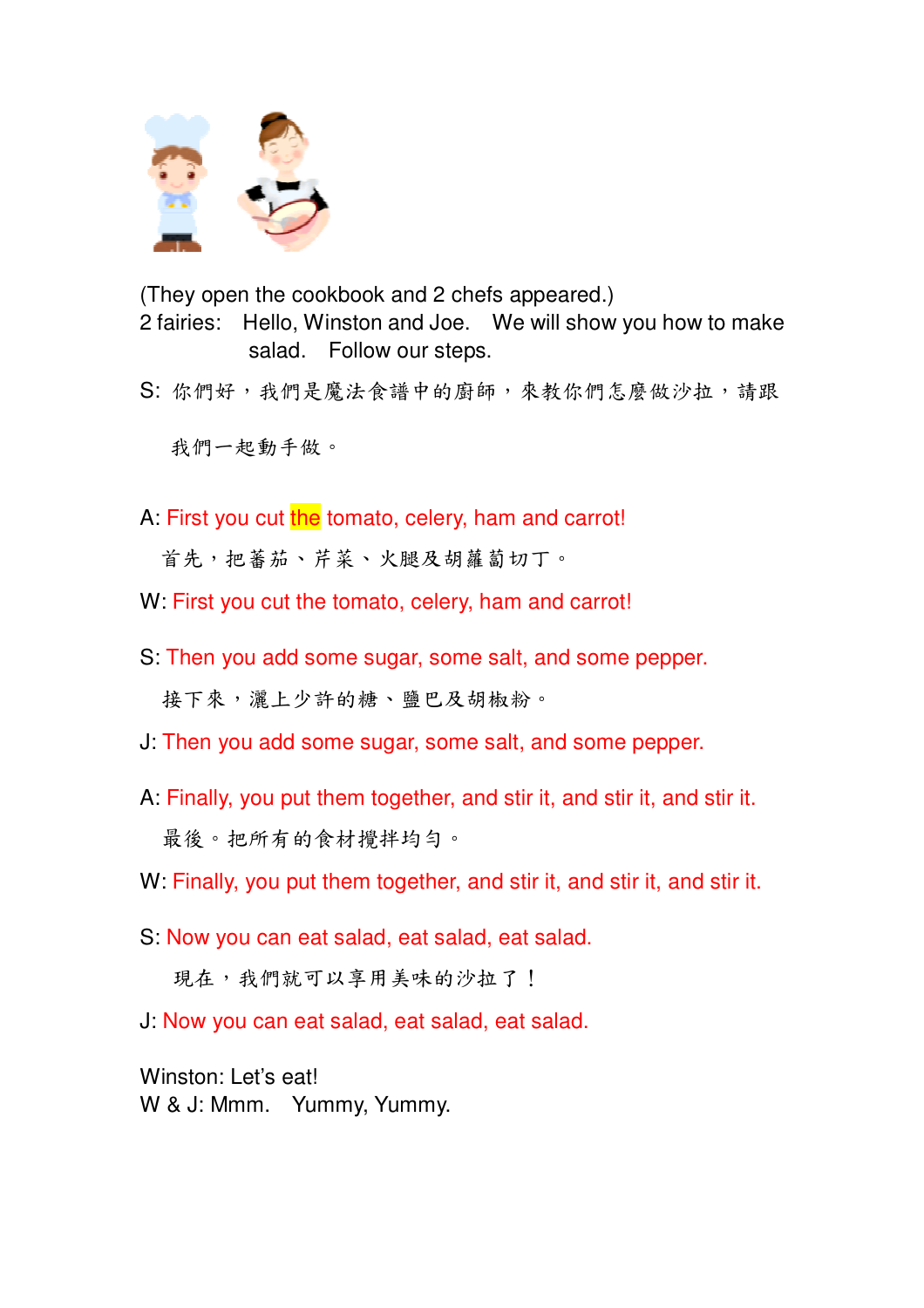

(字彙補充及講解)

(回到開場的佈景)

- A: We learn 5 new action words while making salad today. The first one is cut. The second one is add. The third one is put The forth one is stir. And the last one is eat. them together.
- S: 今天我們再製作沙拉的過程,學到了五個動作。第一個是 Cut 切

(Repeat), 我們在切東西的時候, 都會用到這個字。第二個字是 Add, 加入。像很多人在吃麵的時候, 喜歡加很多的調味料, 這個 時候就會用到 Add 這個字。第三個字是 Put them together, 把所 有的東西加在一起。第四個字是 Stir, 攪拌。在沙拉中加入調味料 後要攪拌均勻。最後一個字是 Eat, 做完沙拉, 大功告成之後, 就 可以享用美味可口的沙拉了。



A: When we talk about salad. We should also learn to say salad dressings in English. There are Blue cheese dressing, House dressing, French dressing, Italian dressing, Thousand Island dressing, and Mayonnaise.

一提到沙拉,我們當然也要來學用英文來說各種常見的沙拉醬。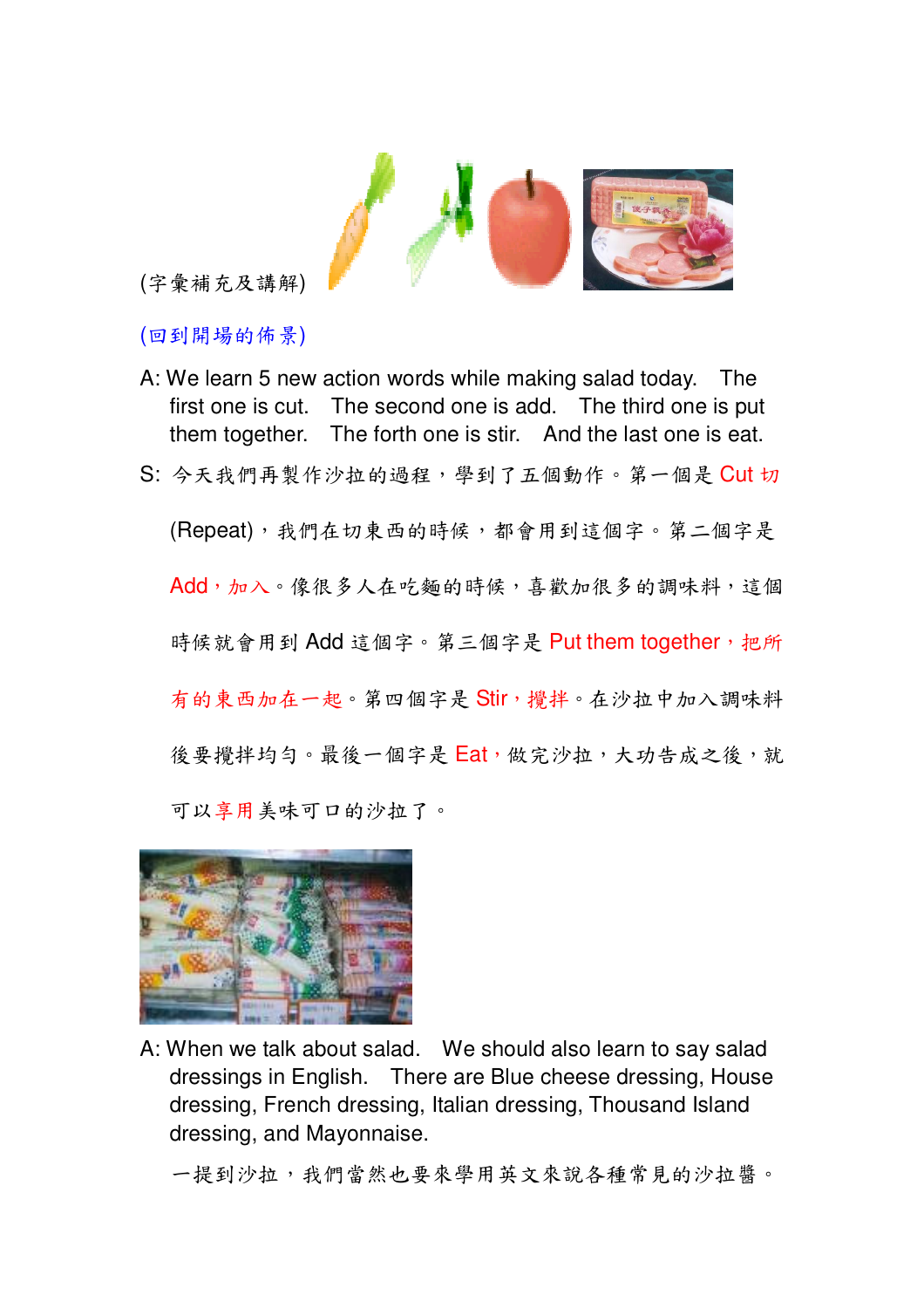當我們到餐廳用餐時,可能有聽過 Blue cheese dressing 以及 House dressing. Blue cheese dressing 就是藍起司醬, 而 House dressing 就是各家餐廳的特製醬料。除了這兩種醬料,還 有 French dressing 法式醬料、Italian dressing 義式醬料、 Thousand Island dressing 千島醬以及 Mayonnaise 美乃滋。

學完了醬料的說法,我們再複習一下剛才製作沙拉的材料。Tomato 蕃茄、Celery 芹菜、Carrot 胡蘿蔔、Ham 火腿。(Repeat twice)



S: Also, we learn the word carrot and three seasoning: sugar, salt and pepper. Sugar is sweet and sometimes we call our beloved one sugar or sweet. Salt is also a common seasoning and too much salt can make a dish very salty. And pepper is important as well when we cook. What kind of pepper do you like, white pepper or black pepper?

Carrot 胡蘿蔔是小白兔最喜歡的食物。此外,我們也學到了三種 調味料的說法。第一種是糖, sugar。Sugar is sweet. 糖是甜的。 有趣的是,這兩個字常被用來稱呼我們最親愛的人。例如,你可 以稱你的女朋友或男朋友 Sugar 或是 Sweet。第二種調味料是 鹽, Salt。當一道菜太鹹時, 我們可以說 The dish is too salty。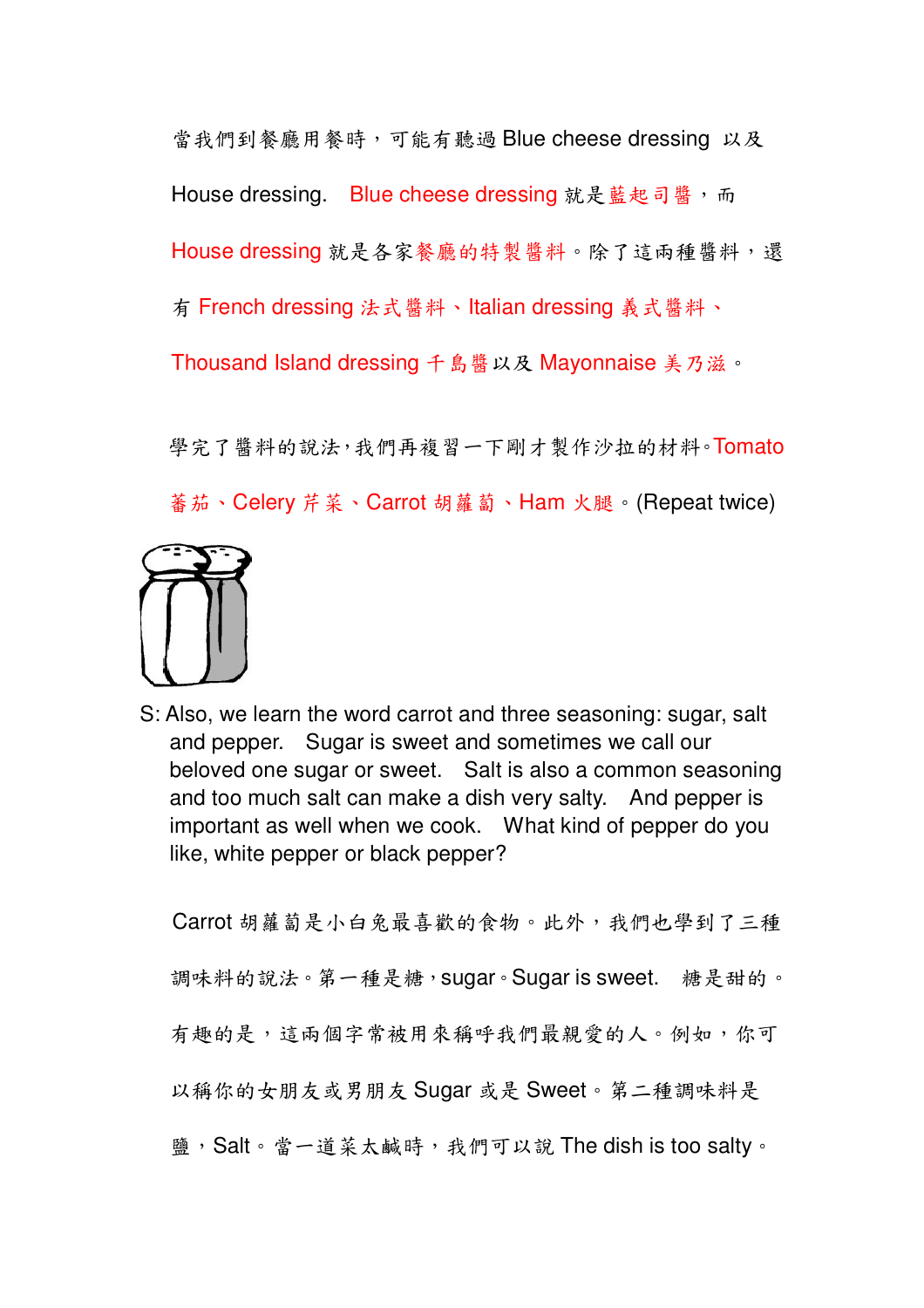第三種調味是胡椒, Pepper。很多人常把這個字的唸法跟紙 Paper 的唸法搞混。胡椒, Pepper, 紙, Paper。而且只要在 Pepper 前面加上顏色 Black and White 就是大家熟悉的黑胡椒, Black pepper 以及白胡椒, White pepper 了。

(複習)

- S: 今天我們在節目中,學了好多有關製作沙拉的英文。一起來複習 一下。
- A: First you cut the tomato, celery, ham and carrot! 首先,把蕃茄、芹菜、火腿及胡蘿蔔切丁。
- W: First you cut the tomato, celery, ham and carrot!
- S: Then you add some sugar, some salt, and some pepper. 接下來,灑上少許的糖、鹽巴及胡椒粉。
- J: Then you add some sugar, some salt, and some pepper.
- A: Finally, you put them together, and stir it, and stir it, and stir it. 最後。把所有的食材攪拌均勻。
- W: Finally, you put them together, and stir it, and stir it, and stir it.
- S: Now you can eat salad, eat salad, eat salad.

現在,我們就可以享用美味的沙拉了!

- J: Now you can eat salad, eat salad, eat salad.
- A: Practice makes perfect.